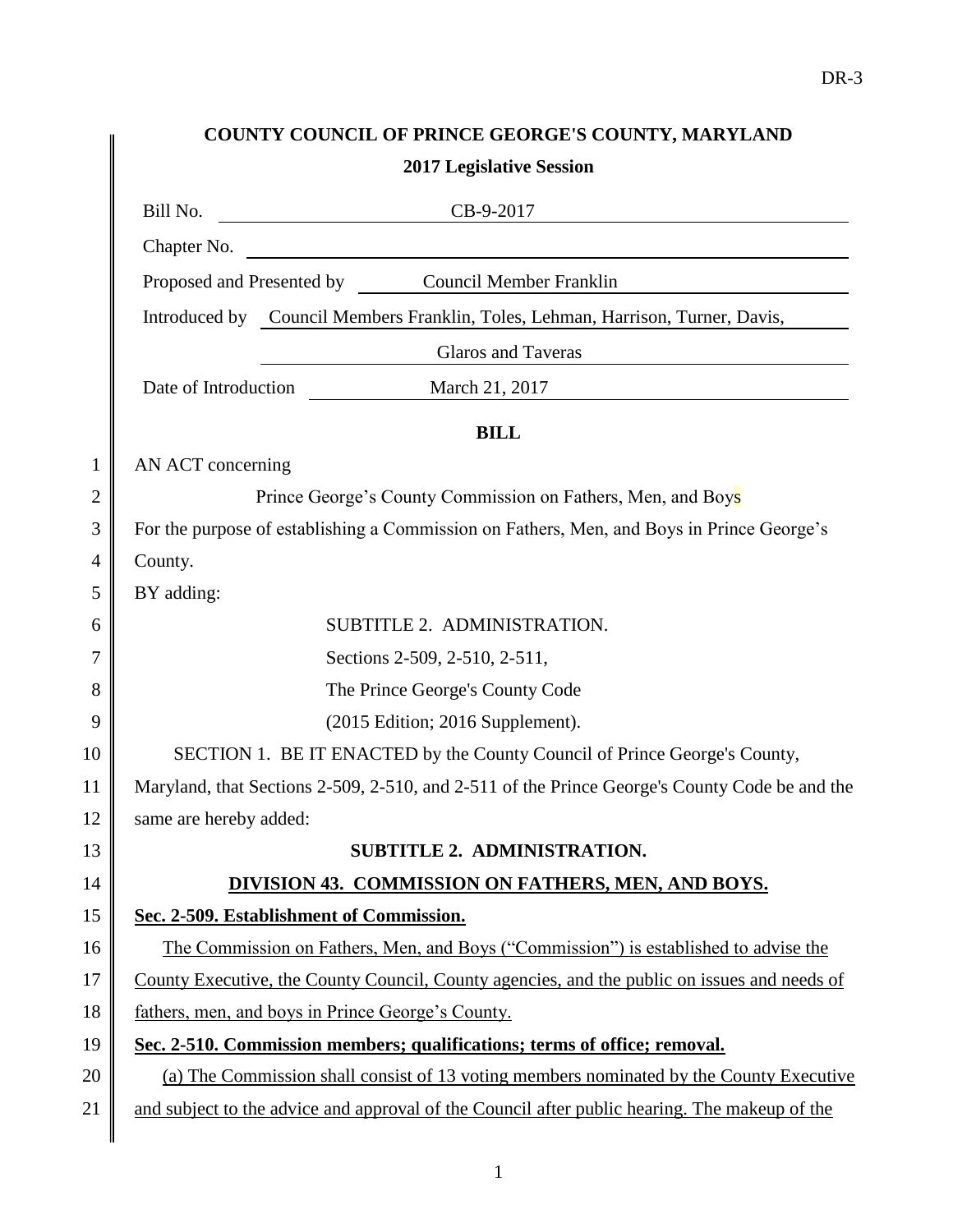| $\mathbf{1}$     | Commission shall reflect the demographics of Prince George's County, including ethnic,            |
|------------------|---------------------------------------------------------------------------------------------------|
| $\mathbf{2}$     | geographic, and linguistic diversity, and shall include prominent business and community          |
| $\mathfrak{Z}$   | leaders, also including individuals certified in fatherhood training or having documented         |
| $\overline{4}$   | experience working directly with issues of particular interest and concern to fathers, men, and   |
| 5                | boys.                                                                                             |
| 6                | (b) Members of the Commission shall be residents domiciled in Prince George's County.             |
| $\boldsymbol{7}$ | (c) The term of office of each of the appointive members shall be for three (3) years. Of the     |
| $8\,$            | members first appointed, four (4) shall be appointed for terms which will expire in one (1) year; |
| 9                | four (4) shall be appointed for terms which will expire in two (2) years; and three (3) for terms |
| 10               | which will expire in three $(3)$ years.                                                           |
| 11               | (d) Whenever a vacancy occurs on the Commission, the County Executive shall, within 90            |
| 12               | business days of the vacancy, appoint a successor, subject to approval of the Council in          |
| 13               | accordance with Subsection (a), above, to fill the unexpired portion of the term.                 |
| 14               | (e) The County Executive shall designate, from among the members appointed, the Chair,            |
| 15               | who shall serve in that capacity at the pleasure of the County Executive.                         |
| 16               | (f) All members of the Commission shall serve without compensation except that expenses           |
| 17               | incurred by the Commission as a whole, or by a group of its members, become an obligation         |
| 18               | against appropriated Prince George's County funds designated for that purpose.                    |
| 19               | (g) The County Executive may remove, subject to approval of the County Council, any               |
| 20               | voting member of the Commission for neglect of duty, incompetence, misconduct, or                 |
| 21               | malfeasance in office.                                                                            |
| 22               | (h) The Commission shall meet at the call of the Chair as frequently as required to perform       |
| 23               | its duties, but no less than once each month. A majority of the members of the Commission shall   |
| 24               | constitute a quorum for the transaction of business. Any action taken by the Commission shall     |
| 25               | require approval by a majority of the voting members present at a public meeting.                 |
| 26               | The Chair of the County Council shall appoint an ex-officio or non-voting member to<br>(i)        |
| 27               | serve on the Commission.                                                                          |
| 28               | Sec. 2-511. Duties of the Commission.                                                             |
| 29               | (a) The Commission shall:                                                                         |
| 30               | (1) Serve as an advocate for fathers, men, and boys residing in Prince George's County            |
| 31               | by advising and making recommendations to the County Executive, the Council, and other            |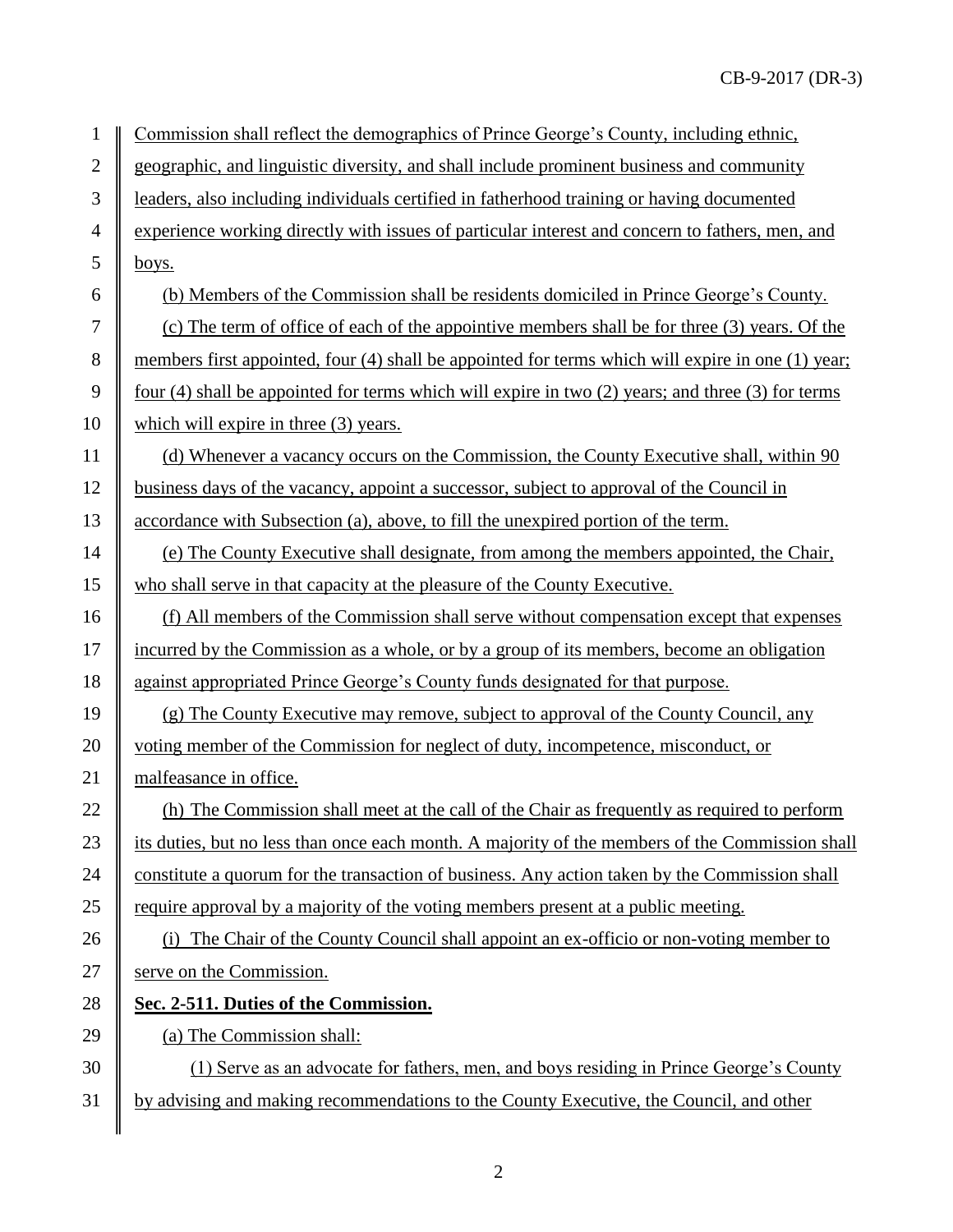| 1                | entities concerning the needs of Prince George's County residents related to or concerning              |
|------------------|---------------------------------------------------------------------------------------------------------|
| $\mathbf{2}$     | fathers, men, and boys;                                                                                 |
| 3                | (2) Research, review, maintain, and disseminate empirical data, statistics, and facts                   |
| $\overline{4}$   | concerning or attributable to fatherhood and family social economic issues;                             |
| 5                | (3) Stimulate and encourage the dialogue of responsible fatherhood and spur community                   |
| 6                | initiatives to combat fatherlessness;                                                                   |
| $\boldsymbol{7}$ | (4) Prepare and recommend to the County Executive and the Council an annual plan of                     |
| 8                | programs and services focused on issues directly related to fathers, men, and boys;                     |
| 9                | (5) Work with Prince George's County agencies, the private sector, and local                            |
| 10               | communities to promote a healthier societal impact on fathers, men, and boys;                           |
| 11               | (6) Work in collaboration with the Commission for Women on issues and programs for                      |
| 12               | strengthening the quality of life for women, men, and children in Prince George's County; and           |
| 13               | (7) Enlist individuals to provide technical and expert advice on specific and particular                |
| 14               | matters relevant to the functions of the Commission.                                                    |
| 15               | (b) The Commission shall recommend, adopt, and implement policies, programs, and                        |
| 16               | procedures that will effectively address the social economic concerns of fathers, men, and boys,        |
| 17               | including:                                                                                              |
| 18               | (1) Fatherlessness and responsible fatherhood;                                                          |
| 19               | (2) Employment and Economic Opportunities;                                                              |
| 20               | (3) Family law and domestic violence;                                                                   |
| 21               | (4) Hunger, Poverty, and Homelessness;                                                                  |
| 22               | (5) Health and well-being; and                                                                          |
| 23               | (6) Rehabilitation and reintegration.                                                                   |
| 24               | (c) The Commission may recommend that the County Executive, County agencies, the                        |
| 25               | Council or other entities apply for public and private grants relating to fatherhood, children, and     |
| 26               | family initiatives.                                                                                     |
| 27               | (d) The Commission, through the Department of Family Services, may engage the services                  |
| 28               | of volunteer workers and consultants without salary as they may find necessary from time to             |
| 29               | time and may engage other workers and consultants in accordance with the laws of the County,            |
| 30               | subject to budget appropriations, to assist it in carrying out its duties. Services of an individual as |
| 31               | a volunteer worker or consultant for the Commission shall not be considered as service of               |